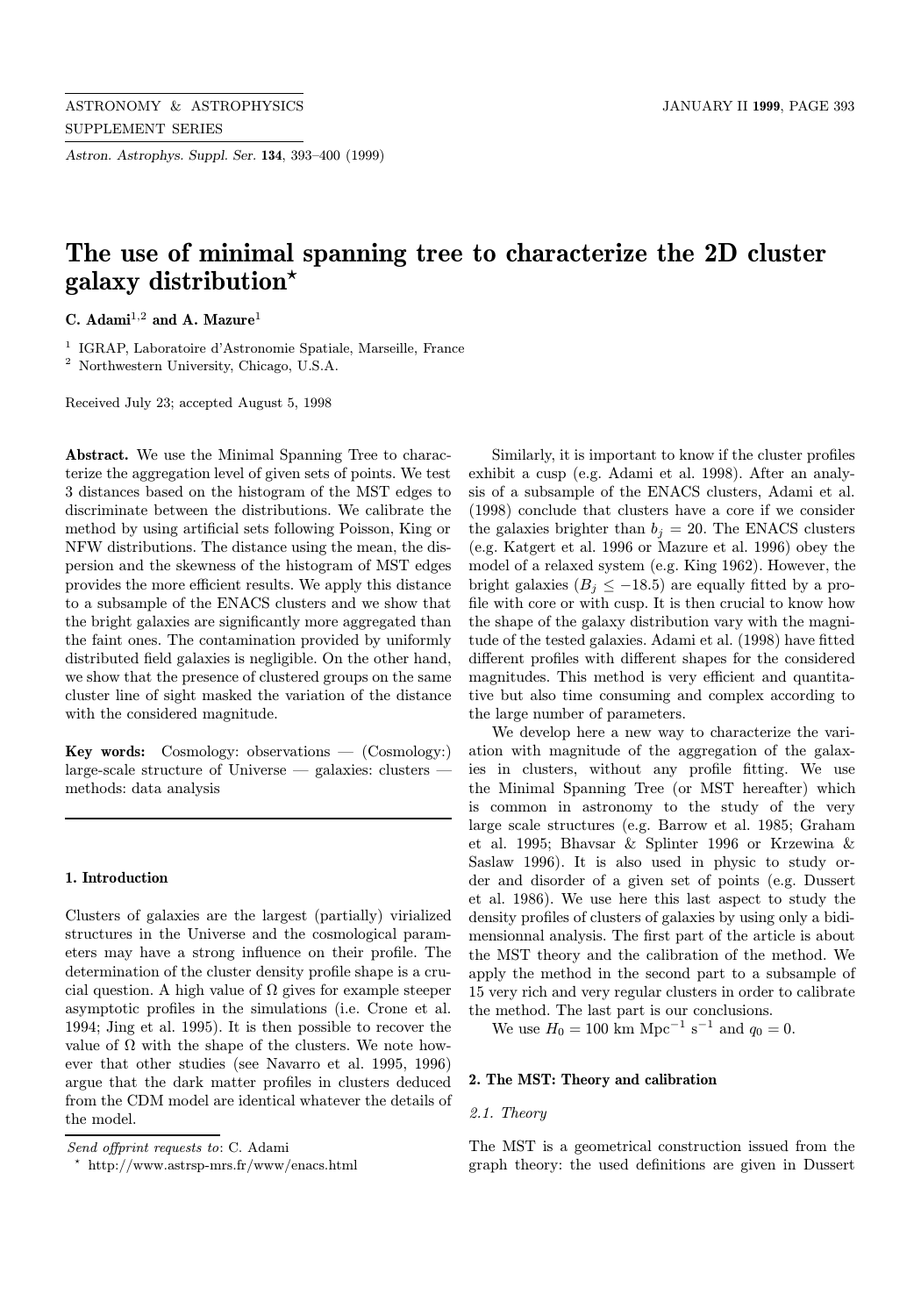(1988). Very briefly, it is a tree joining all the points of a given set, without a loop and with a minimal length; each point is visited by the tree only 1 time. The main aspect here is the unicity of such a construction. For a given set of points, there are more than 1 MST, but the histogram H of the MST edges is unique. This is fundamental because it is then possible to completely characterize a set of points with  $H$ .

Traditionally, only the two first momenta of  $H$  mean m and dispersion  $\sigma$  are used. These two parameters are efficient for a Gaussian distribution. To characterize some non Gaussian distributions, we have to use more advanced momenta like the skewness  $s$  and/or the curtosis  $c$ . We have tested the use of these parameters in the following. Below, we describe the methodology:

- The Prim algorithm (1957) is used to construct the  $MST$  and compute the histogram  $H$  of edges.
- A point is chosen at random in the set and is the first MST element.
- A point which is the nearest of the MST point, is joined to the MST and removed from the set. The first MST edge is between these two points.
- We look for the set point which is the nearest of the MST points, join it to the MST and remove it from the set. The next MST edge is between this point and its nearest MST point.
- We repeat the operation for all the other set points.

This algorithm is designed to be the fastest one to have a MST on a given set of points. We normalize the lengths of the MST by using the Beardwood et al. (1959) study. A good approximation of the total length of a MST constructed with a random set of N points in an area S is  $\frac{\sqrt{S} \times N}{N-1}$ . So, we divide all the length by this factor (where  $S \nightharpoonup S$  is the area of the maximum rectangle of the point set). We calculate finally the mean m, the dispersion  $\sigma$ , the skewness s and the curtosis  $c$  of  $H$ .

# 2.2. Calibrations of the method

We test our algorithm using simulations. We calculate  $m$ ,  $\sigma$ , s, c for different sets of simulated points. The points are generated in  $500\times500$  boxes. We note here that we normalize the distances and so, the unity of the box size is not important.

In order to characterize the cuspiness degree of the distributions, we use three kind of 2D density profiles: points randomly distributed (Poisson distribution), distributed with a centered King profile (flat profile in the center) and distributed with a centered NFW profile (cusped profile in the center: Navarro et al. 1995). We note here that the NFW expression was for a 3D distribution. Applying it for a 2D set of points generate a more cusped profile compared to the original 3D NFW. However, we will speak of "NFW profiles" hereafter. The way we generated sets of



Fig. 1. Variation with the size N of the sample of: up:  $(m, \sigma)$ , m is the upper line and  $\sigma$  is the lower line and down:  $(s, c)$ , s is the line with error bars and  $c$  is the line without error bar

points with a given profile is described in Adami (1998) and is related to the techniques described in Press et al. (1992). If  $\rho$  is the density and r the radius, we have:

$$
\rho_{\text{2D\_King}}(r) = \frac{1}{1 + (\frac{r}{r_c})^2}
$$
 and

$$
\rho_{\text{2D\_NFW}}(r) = \left(\frac{1}{\frac{r}{r_c} \left(1 + \frac{r}{r_c}\right)^2}\right)^{2/3}
$$

We will call hereafter  $r_c$  the characteristic radius of a given profile. For the King profile, it is the core radius and for the NFW profile it is a characteristic radius (no core for this profile). We simulate 8 sets of random distributions: with 10, 25, 60, 125, 250, 500, 750 and 1000 points.

.

For each set of points with a given profile and a given size, we proceed 100 realizations and so 100 calculations of  $m, \sigma, s, c$ . From these data, we are able to compute the mean value and the dispersion of each parameter  $m, \sigma, s$ or c.

# 2.2.1. Poisson distributions

We plot in Fig. 1  $(m, \sigma)$  and  $(s, c)$  for a Poisson distribution.

The parameters m and  $\sigma$  are asymptotically equal to  $0.66 \pm 0.02$  and  $0.31 \pm 0.02$  in perfect agreement with Dussert (1988). The error bars are 3% of the mean value. The final value is reached for a number  $N$  of points in the simulation greater than 125.

The skewness s is well defined for  $N \geq 250$  with a final value of  $0.29 \pm 0.14$ . The errors are greater: about 50% of the mean value.

The curtosis c is well defined only for  $N \geq 750$  with very large error bars (∼100% of the mean value). The final value is 0.33.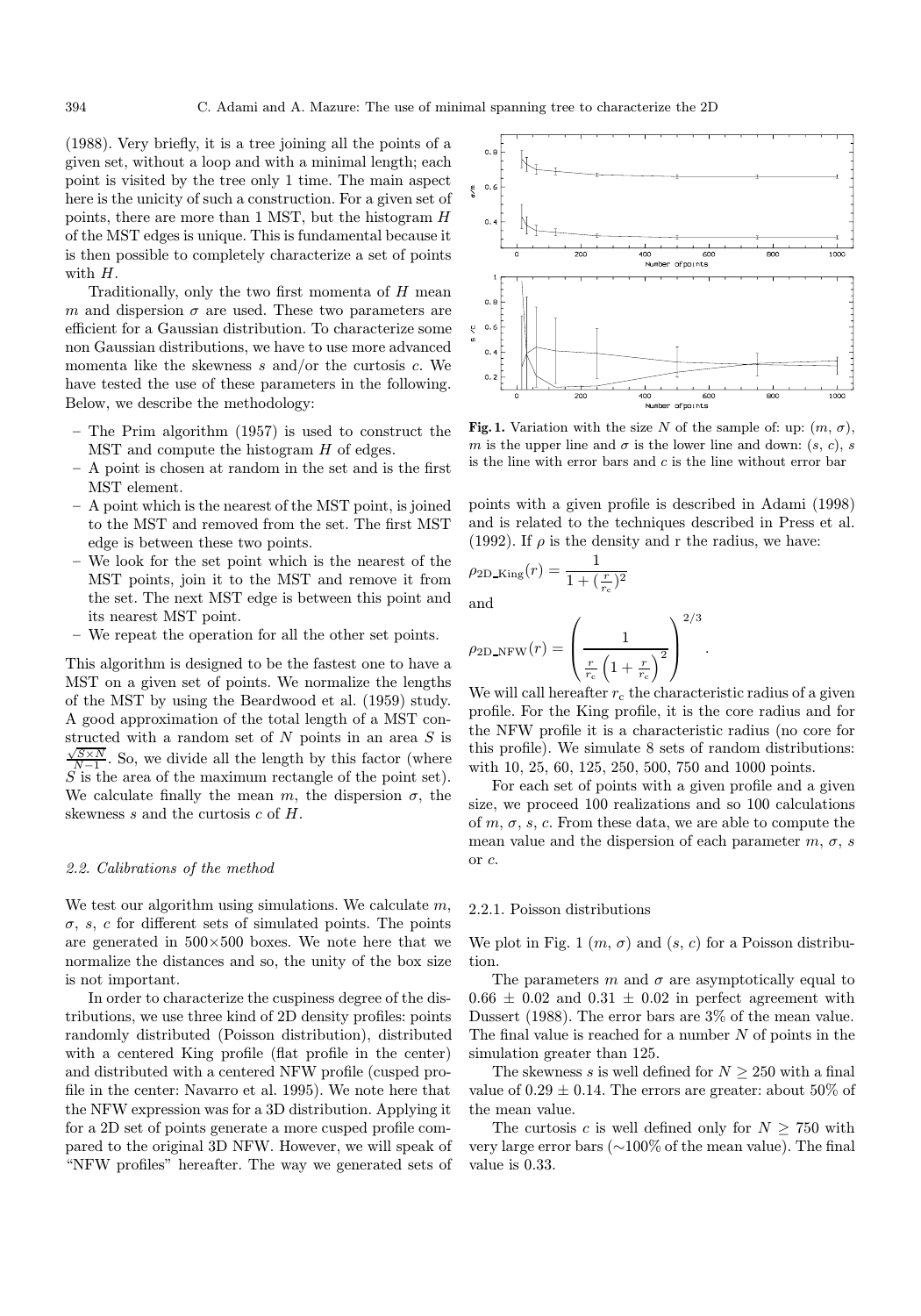

Fig. 2. Variation with the characteristic radius of the King distribution of: upper left:  $(m, \sigma)$  and 250 points (the increasing line is m and the decreasing line is  $\sigma$ ), upper right: (s, c) and 250 points (s is the line with error bars and c is the line without error bar), lower left:  $(m, \sigma)$  and 500 points (the increasing line is m and the decreasing line is  $\sigma$ ), lower right:  $(s, c)$  and 500 points  $(s$  is the line with error bars and c is the line without error bar)

## 2.2.2. King and NFW profiles

We calculate  $(m, \sigma, s, c)$  for different characteristic radii  $r_c$  of King and NFW profiles. We use  $r_c = 50, 75, 100,$ 125, 150, 175, 200, 225, 250, 275 and 300 kpc. For a given profile and a given characteristic radius, we simulate 2 sets of points: 250 and 500. We plot the variation of  $(m, \sigma)$  and  $(s, c)$  with  $r_c$  for these 2 sets of points in Fig. 2 for the King profiles. The parameters vary significantly with  $r_c$  at the  $3 \sigma$  level. The size of the errors are similar to those for the Poisson case: very small for  $(m, \sigma)$ , median for s and very large for c. The parameters  $(m, \sigma)$  are not significantly different from the Poisson case for large characteristic radii  $(\geq 225 \text{ kpc})$ . The skewness is significantly different at the  $1\sigma$  level from the Poisson case whatever the characteristic radius. The mean value of the curtosis is also different, but not significantly because of the large error bars.

In Fig. 3 we plot the variations for the NFW profiles and the trends are very different. All the parameters  $(m,$  $\sigma$ , s, c) differ significantly at the 1  $\sigma$  level from the Poisson case. We also notice an important degeneracy between  $m$ and  $\sigma.$ 

## 2.2.3. Discrimination between the 3 profiles

We want to determine a parameter based on  $m, \sigma, s$  and c which is able to discriminate the three profiles. We want to test the distance in a n dimensional space with  $n = 2$ , if we use  $(m, \sigma)$ ,  $n = 3$  if we use  $(m, \sigma, s)$  and  $n = 4$  if we use  $(m, \sigma, s, c)$ . More generally, the distance in a space of *n* dimensions between  $(p_1, p_2, ..., p_n)$  and  $(q_1, q_2, ..., q_n)$ is

$$
\Delta = \sqrt{\sum_{i=1}^{n} (p_i - q_i)^2}.
$$

The error on a such distance is calculated by derivation:

$$
d\Delta = \frac{\sum_{i=1}^{n} (p_i - q_i)(dp_i + dq_i)}{\Delta}
$$

where  $dp_i$  and  $dq_i$  are the errors on  $p_i$  and  $q_i$ .

Therefore, we define three distances:  $\Delta_{m,\sigma}$ ,  $\Delta_{m,\sigma,s}$ , and  $\Delta_{m,\sigma,s,c}$ .

We calculate these distances for the Poisson distribution and the King and the NFW profiles for 3 different sets of points (50, 125 and 500) and for all characteristic radii. We plot (with errors) in Figs. 4, 5 and 6 these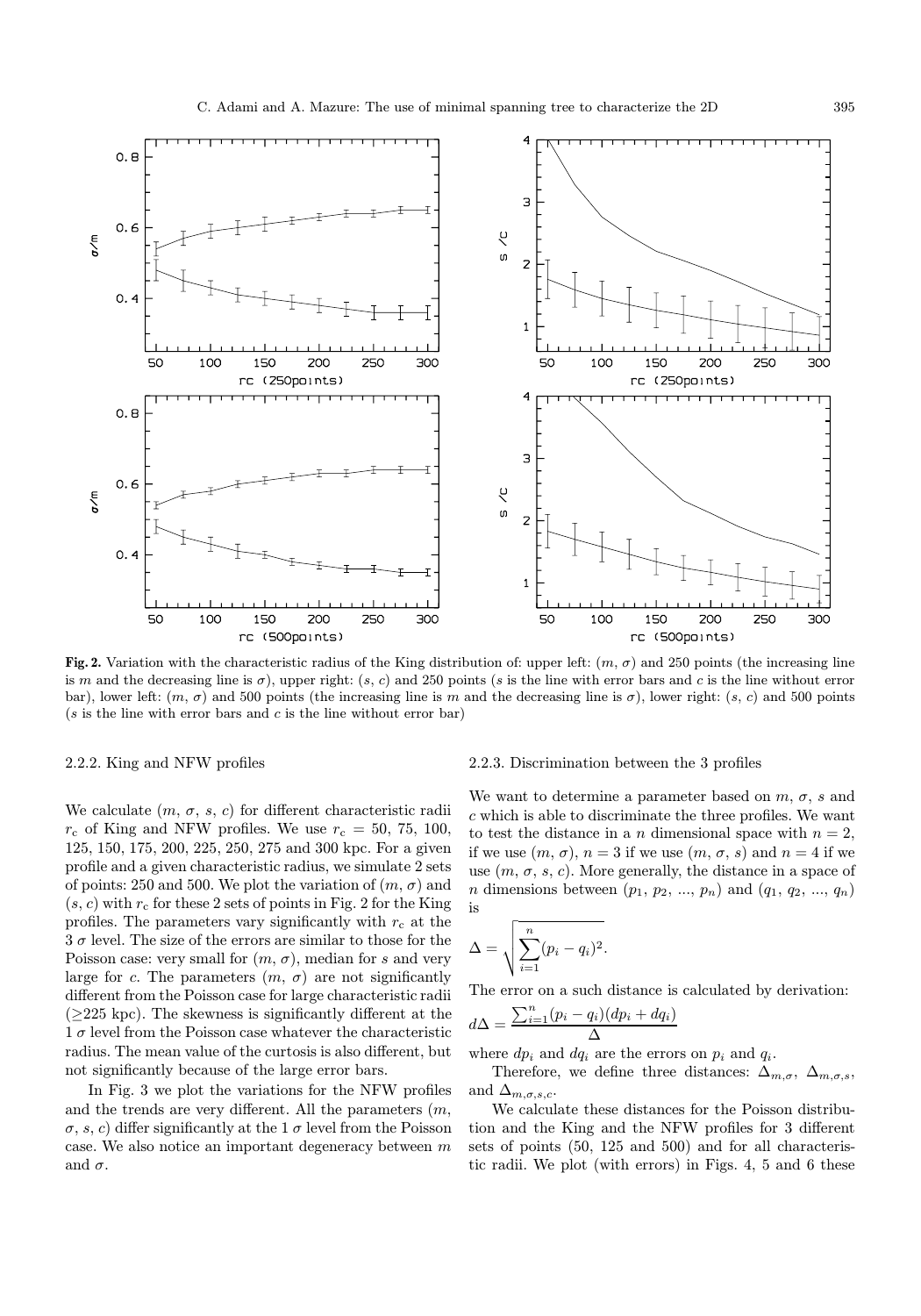

Fig. 3. Variation with the characteristic radius of the NFW distribution of: upper left:  $(m, \sigma)$  and 250 points (the increasing line is m and the decreasing line is  $\sigma$ ), upper right: (s, c) and 250 points (s is the line with error bars and c is the line without error bar), lower left:  $(m, \sigma)$  and 500 points (the increasing line is m and the decreasing line is  $\sigma$ ), lower right:  $(s, c)$  and 500 points ( $s$  is the line with error bars and  $c$  is the line without error bar)

distances as a variation of the characteristic radius. We symbolize the null distance as a solid line and we plot the errors on the determination of the parameters of the Poisson distributions.

From these figures, we notice the following:

- First of all, the difference between the Poisson distribution and King and NFW profiles increases with the number of points.
- For 50 points, we have much confusion between the King and NFW profiles, as well as with the Poisson distribution whatever the distance used. It is impossible to characterize the distributions of 50 points.
- For 125 or 500 points,  $\Delta_{m,\sigma}$  is significant at the 1  $\sigma$ level between the three profiles. Unfortunately, the values of  $\Delta_{m,\sigma}$  are very low (more than 60% lower) compared, for example, to the distance between the point  $(m = 0, \sigma = 0)$  and the Poisson distribution. So, the use of  $\Delta_{m,\sigma}$  is not straightforward.
- For 125 and 500 points  $\Delta_{m,\sigma,s}$  is significant at the same level, except between a King profile with  $r_c \geq 250$  (and 125 objects) and a Poisson distribution, and between

the King profiles with very low characteristic radii and the NFW profiles with very high characteristic radii. The values of  $\Delta_{m,\sigma,s}$  are higher than those of  $\Delta_{m,\sigma}$ : 400% higher compared to the distance between the point  $(m = 0, \sigma = 0)$  and the Poisson distribution. The high values and the low confusions induced by this distance are able to discriminate efficiently the 3 profiles. We see a continuous variation of the distance from the Poisson distributions to the more cusped ones.

For 125 and 500 points,  $\Delta_{m,\sigma,s,c}$  has high values, but the very large error bars on each parameters induce many confusions between the King and the NFW profiles (even if the distances with the Poisson distribution are significant). So,  $\Delta_{m,\sigma,s,c}$  is not the best distance.

We therefore choose  $\Delta_{m,\sigma,s}$  to discriminate between the aggregation degree of a set of points. The limiting factor is a number of objects greater than 125. We note here that, whatever the used distance, we are not able to discriminate between different characteristic radii for a given profile, but this is not the goal of this work. The NFW profiles are more distant to the Poisson distributions than the King ones (whatever the characteristic radius). According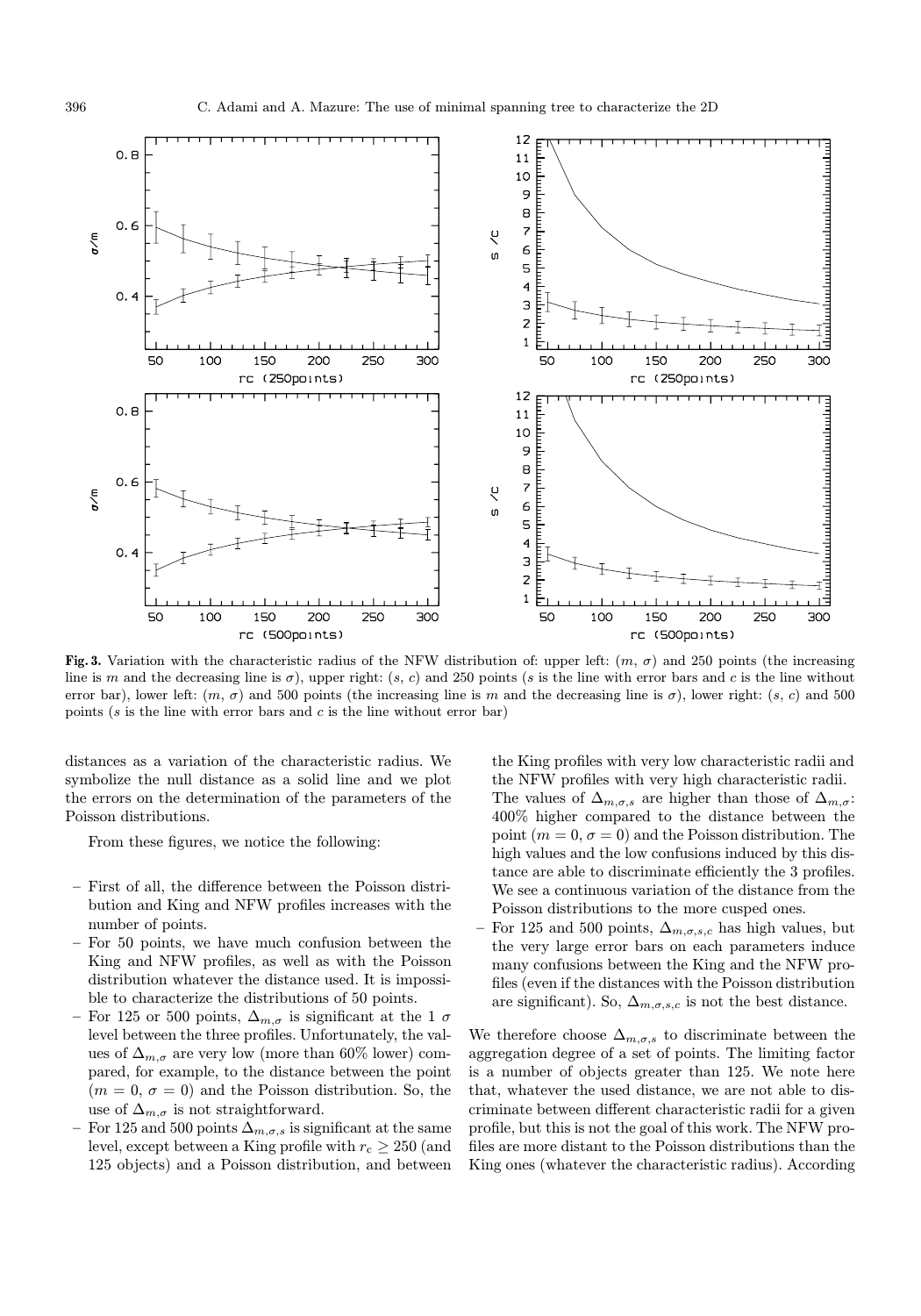

Fig. 4. Variation with the characteristic radius of the 3 tested distances between the Poisson and the King distribution (crosses) and the Poisson and the NFW distribution (circles). We have 50 points in the samples. We plot the error bar on each points and we symbolize the error on the parameters of the Poisson distribution with the two horizontal dashed lines. The horizontal solid line symbolizes the null distance to the Poisson distribution. The left part of the figure is for the distance  $\Delta_{m,\sigma}$ , the lower right part is for  $\Delta_{m,\sigma,s}$  and the upper right part is for  $\Delta_{m,\sigma,s,c}$ 

to the cusped and non-cusped shape of the NFW and King profiles, we can say that the sets of points (with a given number of points) with a great distance  $\Delta_{m,\sigma,s}$  compared to a Poisson distribution with the same number of points, are more concentrated than those ones with a low  $\Delta_{m,\sigma,s}$ .

# 3. Application to the clusters of galaxies

#### 3.1. A subsample of the ENACS+literature clusters

The goal of this part is to calibrate the method with a high quality sample in order to allow a future more extensive application. We use a subsample of the regular and richest clusters of galaxies described in Adami et al. (1998) to study the variation of the galaxy aggregation with magnitude. We have used in this article COSMOS  $(b_i \text{ magnitude})$  and APM surveys  $(b \text{ magnitude})$ . We keep here only the richest clusters with more than 180 galaxies brighter than  $b_j = 20$  or  $b = 20$  ( $z \approx 0.07$  and  $z \le 0.1$ ) in a 5  $r_c$  area (at 5  $r_c$  from the center, the surface density is only 1% of the central density if we assume a King

profile; Therefore we have the main part of the cluster) and without apparent substructures (15 clusters). We exclude finally the clusters with an atypical King core radius (greater than 300 kpc).

We have sorted the galaxies by magnitude  $(b_i \text{ magni-}$ tudes). For each cluster, we select some sets of 125 consecutive galaxies out of the 180 (or more) between the  $N<sup>th</sup>$ and the  $(N + 125)^{th}$  ranked galaxies. For each of those, we calculate the distance  $\Delta_{m,\sigma,s}$  and the error for this distance with the corresponding uniform sample. With  $N = 0, 10, 20, 30, 40, 50, 60$  etc., we are able to have many determinations of  $\Delta_{m,\sigma,s}$ . We note however that these ranges are not independent. This allows us to compute a variation of the aggregation level with the magnitude. We search for a negative slope, characterizing an increasing aggregation for the bright magnitudes. The selected clusters and the characteristic results are listed in Table 1.

The clusters A1069, A3122 and A3266 have not a significant tendency at the 1  $\sigma$  level: the regression line between  $\Delta_{m,\sigma,s}$  and the magnitude have a slope equal to 0. The cluster A2142 shows a positive slope (i.e. a decreasing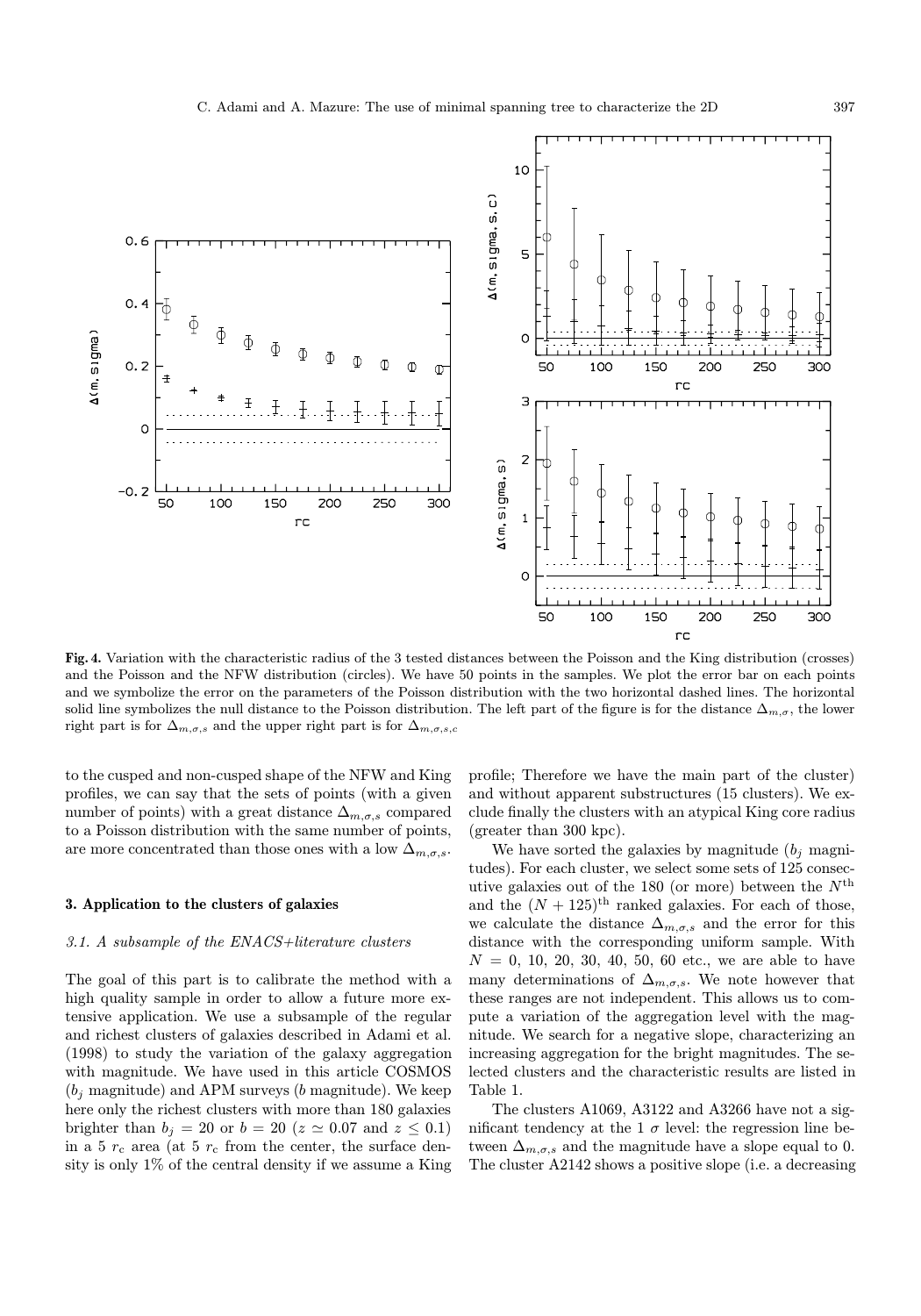

Fig. 5. Variation with the characteristic radius of the 3 tested distances between the Poisson and the King distribution (crosses) and the Poisson and the NFW distribution (circles). We have 125 points in the samples. We plot the error bar on each points and we symbolize the error on the parameters of the Poisson distribution with the two horizontal dashed lines. The horizontal solid line symbolizes the nul distance to the Poisson distribution. The left part of the figure is for the distance  $\Delta_{m,\sigma}$ , the lower right part is for  $\Delta_{m,\sigma,s}$  and the upper right part is for  $\Delta_{m,\sigma,s,c}$ 

Table 1. Characteristic parameters of the selected clusters: name, number of galaxies, slope of the  $\Delta_{m,\sigma,s}/$ magnitude relation, redshift and type of the data (COSMOS/APM)

| Cluster name      | Number of galaxies | slope of the $\Delta_{m,\sigma,s}$ magnitude relation | redshift        | data          |
|-------------------|--------------------|-------------------------------------------------------|-----------------|---------------|
| A0168             | 216                | $-0.19 \pm 0.05$                                      | 0.045           | <b>COSMOS</b> |
| A0193             | 198                | $-0.24 \pm 0.02$                                      | 0.047           | APM           |
| A0401             | 424                | $-0.30 \pm 0.03$                                      | 0.073           | APM           |
| A <sub>1069</sub> | 194                | $\overline{0}$                                        | 0.065           | <b>COSMOS</b> |
| A1367             | 355                | $-0.09 \pm 0.02$                                      | 0.023           | APM           |
| A2061             | 405                | $-0.08 \pm 0.02$                                      | 0.078           | APM           |
| A2142             | 314                | $+0.20 \pm 0.05$                                      | 0.091           | APM           |
| A2670             | 515                | $-0.34 \pm 0.03$                                      | 0.075           | APM           |
| A2819             | 443                | $-0.12 \pm 0.04$                                      | 0.074           | APM           |
| A2877             | 586                | $-0.19 \pm 0.04$                                      | 0.027           | APM           |
| A3112             | 396                | $-0.14 \pm 0.04$                                      | 0.075           | <b>COSMOS</b> |
| A3122             | 196                | $\overline{0}$                                        | 0.068           | <b>COSMOS</b> |
| A3158             | 185                | $-0.26 \pm 0.11$                                      | 0.060           | <b>COSMOS</b> |
| A3266             | 299                | $\theta$                                              | 0.059           | <b>COSMOS</b> |
| A3667             | 754                | $-0.60 \pm 0.06$                                      | 0.055           | <b>COSMOS</b> |
| $A0401 + A1367$   | 779                | $-0.05 \pm 0.02$                                      | $0.073 + 0.023$ | APM           |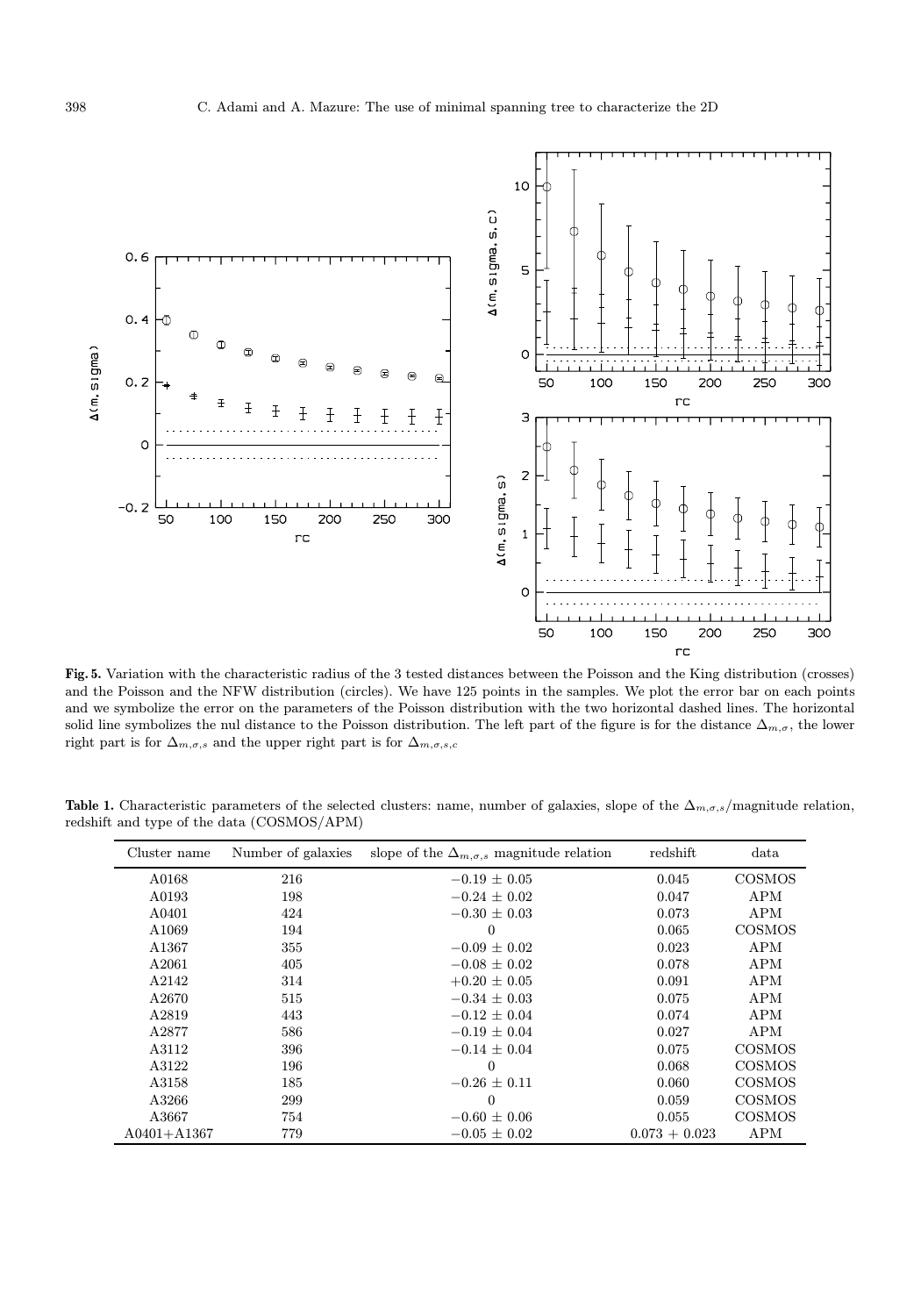

Fig. 6. Variation with the characteristic radius of the 3 tested distances between the Poisson and the King distribution (crosses) and the Poisson and the NFW distribution (circles). We have 500 points in the samples. We plot the error bar on each points and we symbolize the error on the parameters of the Poisson distribution with the two horizontal dashed lines. The horizontal solid line symbolizes the nul distance to the Poisson distribution. The left part of the figure is for the distance  $\Delta_{m,\sigma}$ , the lower right part is for  $\Delta_{m,\sigma,s}$  and the upper right part is for  $\Delta_{m,\sigma,s,c}$ 

aggregation for the bright magnitudes). The other clusters (75% of the sample) exhibit a significant decreasing tendency at the 1  $\sigma$  level.

# 3.2. Field contamination

Our simulations do not take into account a possible background contribution. Such a contamination could reduce the efficiency of the discrimination. We test here two kinds of contamination: a uniform one (uniform density of background galaxies) and a clustered one (presence of secondary groups on the same line of sight).

# 3.2.1. Uniform contamination

In order to test this point, we have selected the cluster A3158 in an area of 2 Mpc. According to the background level computed in Adami et al.  $(1998)$ , the ratio  $(C$  hereafter) between the background galaxies and the cluster

members is 3.7. In this area, the  $\Delta_{m,\sigma,s}$  distance is significantly different from 0. We are able to see the structure (Fig. 7).

We increase artificially  $C$  by uniformly adding galaxies in the selected field of view. For each set of added galaxies, we make 100 realizations in order to compute an error for  $\Delta_{m,\sigma,s}$ . We show in Fig. 7 the variation of  $\Delta_{m,\sigma,s}$  with C. We can see that  $\Delta_{m,\sigma,s}$  is significantly different from 0 (according to the error bars) for  $C \leq 5$ . For  $5 \leq C \leq 7$ ,  $\Delta_{m,\sigma,s}$  is different of 0 in more than 50% of the realizations. For  $C \geq 7$ , we are not able to distinguish the cluster structure in more than 50% of the 100 realizations.

We conclude that we are able to make the difference between the cluster and the field even if the ratio  $C$  is equal to 5, and probably 7. The influence of a uniform background level is therefore minor.

#### 3.2.2. Clustered contamination

The other possible contamination is that of secondary groups or clusters on the same line of sight. To test this